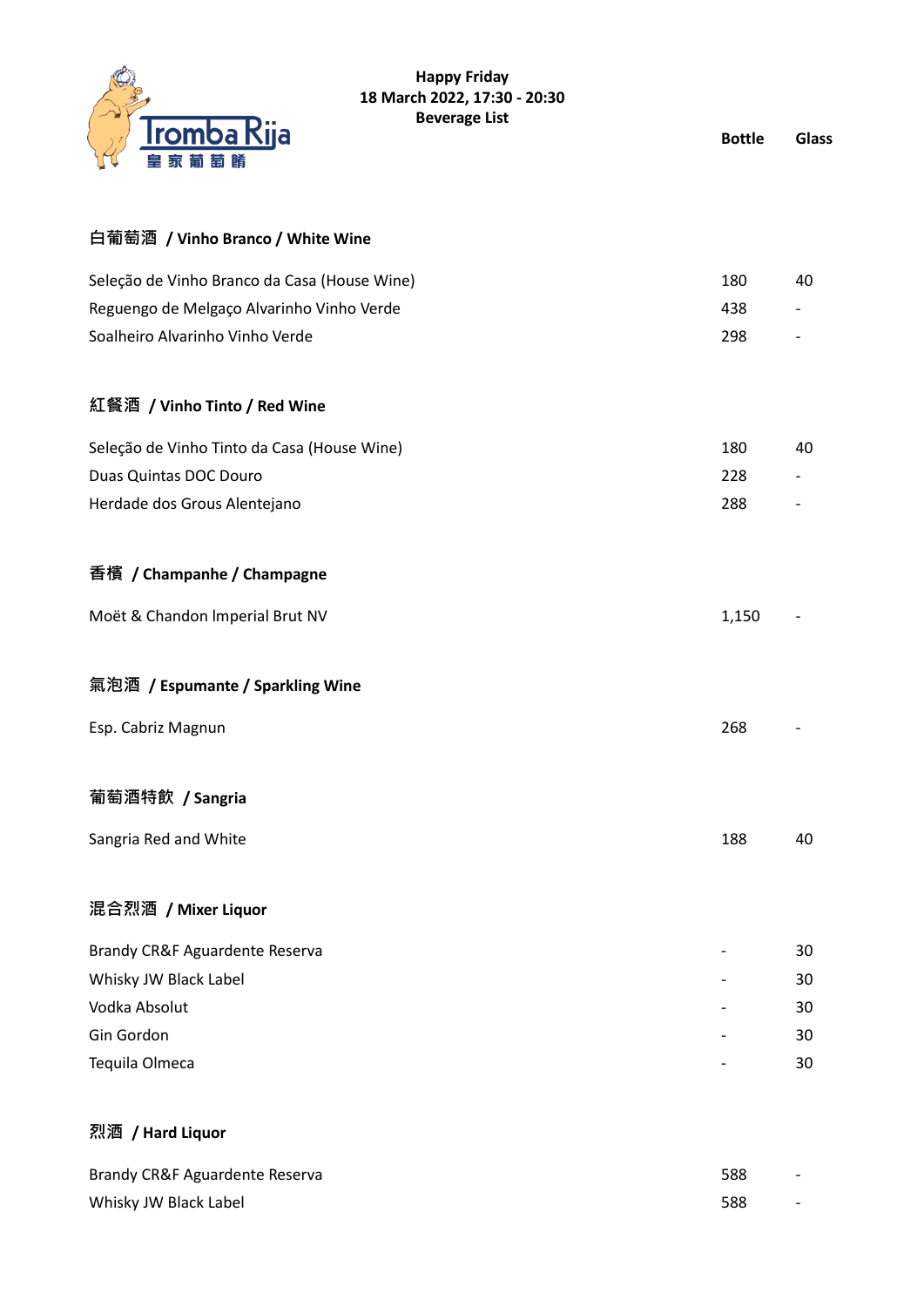

### **Happy Friday 18 March 2022, 17:30 - 20:30 Beverage List**

**Bottle Glass**

| 450 | $\overline{\phantom{0}}$ |
|-----|--------------------------|
| 450 | $\overline{\phantom{0}}$ |
| 450 | $\overline{\phantom{0}}$ |
|     |                          |

| 啤酒 / Cervejas / Beers |    |  |
|-----------------------|----|--|
| 薩格雷斯葡國啤酒 Sagres       | 30 |  |
| 博克葡國啤酒 Super Bock     | 30 |  |
| 青島啤酒 Tsing Tao Beer   | 30 |  |
| 澳門啤酒 Macau Beer       | 30 |  |

## **礦泉水 / Água Mineral / Mineral Water**

| 卡華利有氣礦泉水 Carvalhelhos Sparkling Mineral Water | 48 |  |
|-----------------------------------------------|----|--|
| 卡華利礦泉水 Carvalhelhos Mineral Water             | 38 |  |
| 巴黎水 Perrier                                   | 25 |  |

### **汽水 / Refrigerantes / Soft Drinks**

| 可口可樂 Coca Cola        | 25 | $\overline{\phantom{0}}$ |
|-----------------------|----|--------------------------|
| 無糖可口可樂 Coca Cola Zero | 25 |                          |
| 雪碧 Sprite             | 25 |                          |